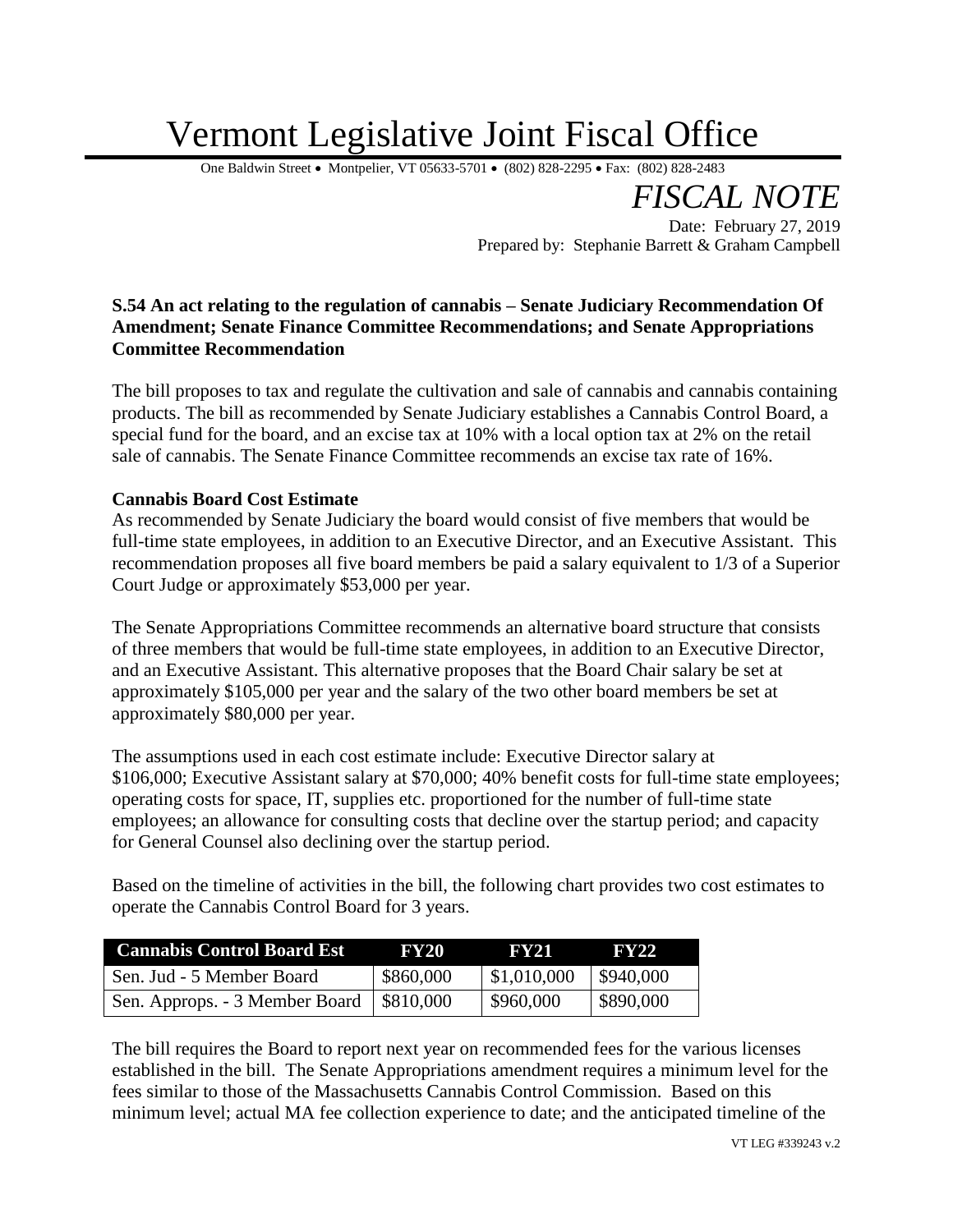bill; JFO estimates fees would begin to be collected in FY21 and result in an annualized amount of \$650,000 once this regulatory regime is in full operation.

Given these estimates, the Board's special fund could be in deficit between \$1.5m-\$1.7m by the end of FY22. To cover the appropriations by anticipating receipts in this special fund in FY20 and FY21, the Senate Appropriations amendments allow excise tax receipts to be allocated contingently to offset any fund deficit at the close of FY22. If fees are set at levels higher than this minimum and/or actual fee collections are similar to the Colorado experience or the level Massachusetts originally estimated than this offset amount may be lower or not needed. The amendments also require the Board to include in its report whether any ongoing allocation of excise tax receipts will be needed to balance the special fund, and the Auditor is asked to review and report on the structure of the Board after the startup period is completed.

Additional state expenses in the Departments of Tax and Agriculture will likely need to be considered in the FY21 or FY22 budget process. The scope of these needs will become clearer when the Cannabis Control Board provides its reports next year. At that time a funding source for these expenses will also need to be identified.

## **Cannabis Excise Tax Estimate**

 $\overline{a}$ 

The bill proposes a 16% excise tax on the retail sales of cannabis products with a 2% local option. JFO estimates that the 16% excise tax will generate the following additional revenues:

| 16% Retail Excise Revenue |                      |                      |                      |  |
|---------------------------|----------------------|----------------------|----------------------|--|
|                           | <b>Year 1 (FY22)</b> | <b>Year 2 (FY23)</b> | <b>Year 3 (FY24)</b> |  |
| Low                       | \$3.8m               | \$6.6m               | \$8.6m               |  |
| Mid                       | \$5.4m               | \$9.3m               | \$12.1m              |  |
| High                      | \$7.4m               | \$12.7m              | \$16.6m              |  |

Estimates of excise tax revenues originate from a model developed by the Department of Taxes and the Joint Fiscal Office. The methodology for this model was heavily influenced by models used by the state of Colorado prior to their legalization of recreational cannabis sales in 2014. Those models estimated their first-year revenues within  $1\%$  of actual receipts<sup>1</sup>. The estimates were also cross referenced with actual data on cannabis receipts from other states including Oregon, Washington, Nevada, and Massachusetts.

The methodologies in this model were also reviewed by both the Legislative and Administration economists.

<sup>&</sup>lt;sup>1</sup> Colorado's Legislative Council staff estimated \$67 million in revenue for FY2014-2015. See [https://newtax.files.wordpress.com/2014/02/revenue-estimate-for-aa-retail-marijuana-taxes\\_fn.pdf](https://newtax.files.wordpress.com/2014/02/revenue-estimate-for-aa-retail-marijuana-taxes_fn.pdf) Actual Revenues for FY2014 were \$67.5 million. See: [https://www.colorado.gov/pacific/revenue/colorado](https://www.colorado.gov/pacific/revenue/colorado-marijuana-tax-data)[marijuana-tax-data](https://www.colorado.gov/pacific/revenue/colorado-marijuana-tax-data)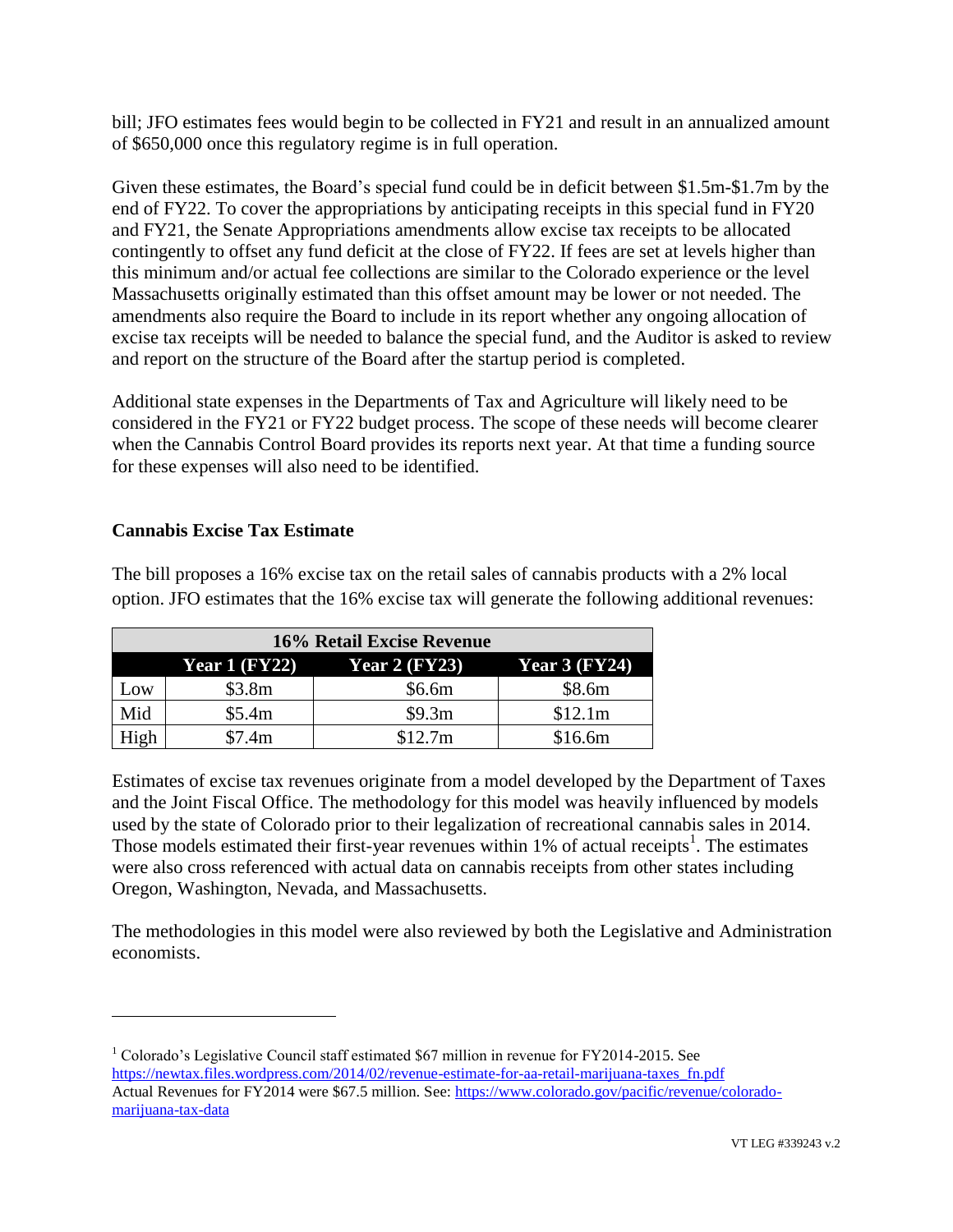These estimates are based on a variety of data sources, including:

- Estimates and forecasts of Vermont's population from the Legislative Economist and the U.S. Census Bureau
- Estimates of Vermont's medical marijuana user population, provided by the Public Service Department
- Estimates of the price of cannabis, provided by [www.priceofweed.com,](http://www.priceofweed.com/) where users report prices. This source was used by the state of Colorado during their estimation cannabis revenues in 2012.
- The Agency of Commerce and Community Development's 2019 Tourism Benchmark  $Report^2$
- The National Survey on Drug Use and Health, which surveys individuals on cannabis usage in the past month<sup>3</sup>.
- Information on marijuana consumption in Colorado,  $4^4$  Oregon,  $5^5$  and Washington  $6^6$
- Data on actual revenue collections from Colorado, Washington, Oregon, Nevada, and Massachusetts.

This estimate makes the following assumptions (sources found in footnotes 4,5 and 6):

- Average cannabis consumption by residents will be between 5 and 6 ounces per year. This was informed by usage rates in both Colorado and Washington.
- Cannabis prices will fall precipitously upon legalization.

 $\overline{a}$ 

- o Between 2014 and 2017, Colorado observed a 62 percent decline in average annual flower prices and a 48 percent decrease in concentrate prices.
- o Upon legalization, Oregon saw the average price per ounce of cannabis decrease from roughly \$275 per ounce to \$180 per ounce over the first year of legalization.
- 20% of the cannabis market will remain in the black market. Oregon has estimated that 15% of their cannabis market remains in the black market.
- 10% of total marijuana users will home grow and rarely use retail stores. Oregon estimates their home grow rate at 8%.
- While the percentage of Vermonters reporting cannabis use is one of the highest in the country, JFO assumes that overall consumption rates will be modestly lower due to an older population.

JFO's estimates fall within the reasonable range of what other states have collected within their first 2 to 3 years of legalization. Figure 1 shows JFO's estimate range compared to other states,

<sup>&</sup>lt;sup>2</sup> [https://accd.vermont.gov/sites/accdnew/files/documents/VDTM/BenchmarkStudy/VDTM-Research-](https://accd.vermont.gov/sites/accdnew/files/documents/VDTM/BenchmarkStudy/VDTM-Research-2017BenchmarkStudyFullReport.pdf)

[<sup>2017</sup>BenchmarkStudyFullReport.pdf](https://accd.vermont.gov/sites/accdnew/files/documents/VDTM/BenchmarkStudy/VDTM-Research-2017BenchmarkStudyFullReport.pdf)<br><sup>3</sup> 2016-2017 NSDUH State-Specific Tables." Substance Abuse and Mental Health Services Administration (SAMHSA).<https://www.samhsa.gov/data/report/2016-2017-nsduh-state-specific-tables>

Marijuana Policy Group and University of Colorado Boulder Leeds School of Business, "Market Size and Demand for Marijuana in Colorado 2017 Market Update" (Aug. 2018), available online:

[https://www.colorado.gov/pacific/sites/default/files/MED%20Demand%20and%20Market%20%20Study%20%200](https://www.colorado.gov/pacific/sites/default/files/MED%20Demand%20and%20Market%20%20Study%20%20082018.pdf) [82018.pdf](https://www.colorado.gov/pacific/sites/default/files/MED%20Demand%20and%20Market%20%20Study%20%20082018.pdf)

 $\overline{5}$  Oregon Legislative Revenue Office, Mazen Malik, "Legal Marijuana in Oregon Taxation and Revenue" (Oct. 11, 2018), NCSL Presentation. [http://www.ncsl.org/Portals/1/Documents/fiscal/Mazen\\_Malik.pdf](http://www.ncsl.org/Portals/1/Documents/fiscal/Mazen_Malik.pdf)

<sup>&</sup>lt;sup>6</sup> Washington State Economic and Revenue Forecast Council. Steve Lerch. "Cannabis Forecasting in Washington State. NCSL Presentation. [http://www.ncsl.org/Portals/1/Documents/fiscal/Steve\\_Lerch.pdf](http://www.ncsl.org/Portals/1/Documents/fiscal/Steve_Lerch.pdf)